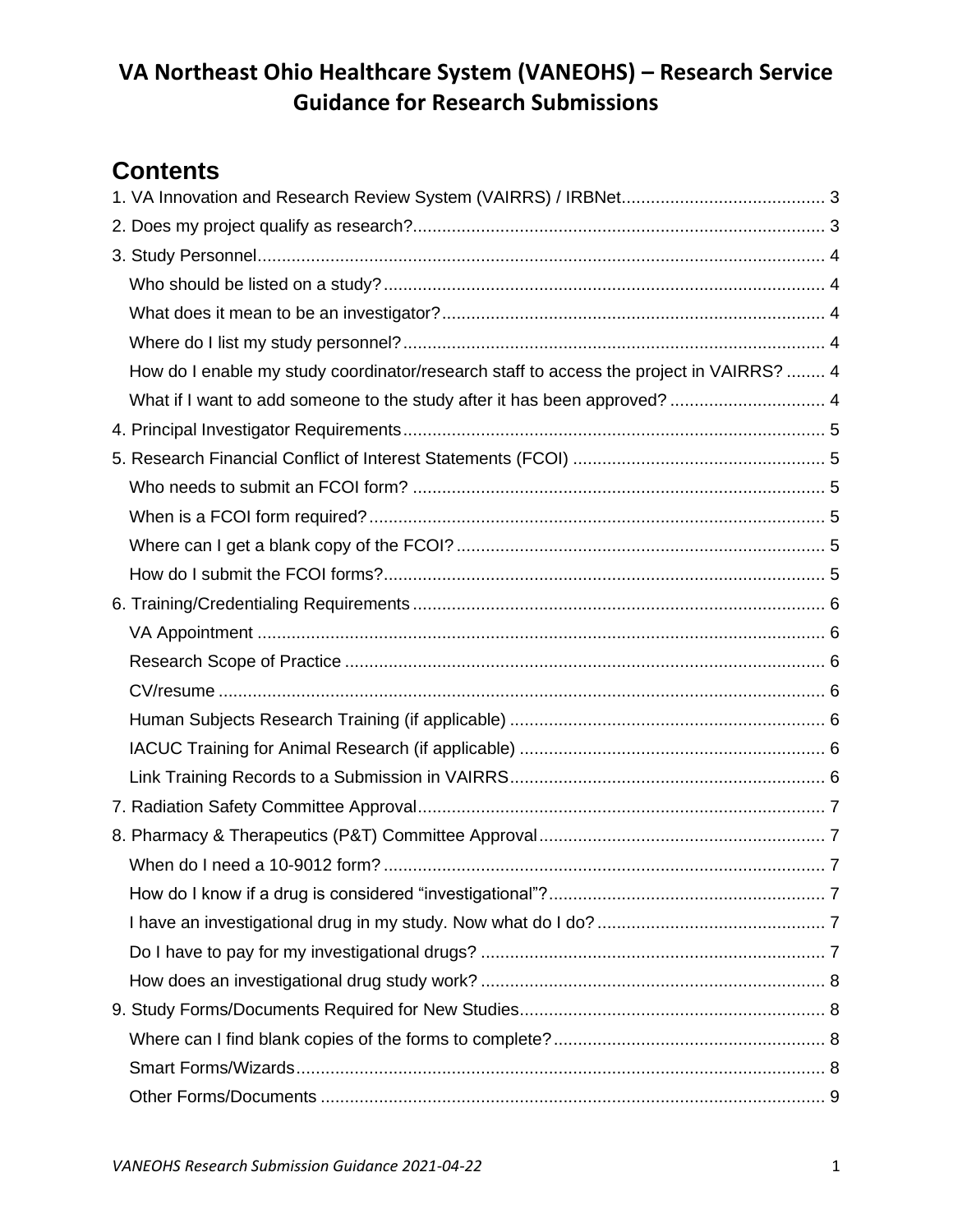| What documents are required by the VA Northeast Ohio Healthcare System local Research           |  |
|-------------------------------------------------------------------------------------------------|--|
|                                                                                                 |  |
|                                                                                                 |  |
|                                                                                                 |  |
|                                                                                                 |  |
|                                                                                                 |  |
| 13. Submitting a Continuing Review, Modification, or Other Submission for an Existing Project14 |  |
|                                                                                                 |  |
| 15. What if I submit a package accidentally, or need to change something?15                     |  |
|                                                                                                 |  |
|                                                                                                 |  |
|                                                                                                 |  |
|                                                                                                 |  |
|                                                                                                 |  |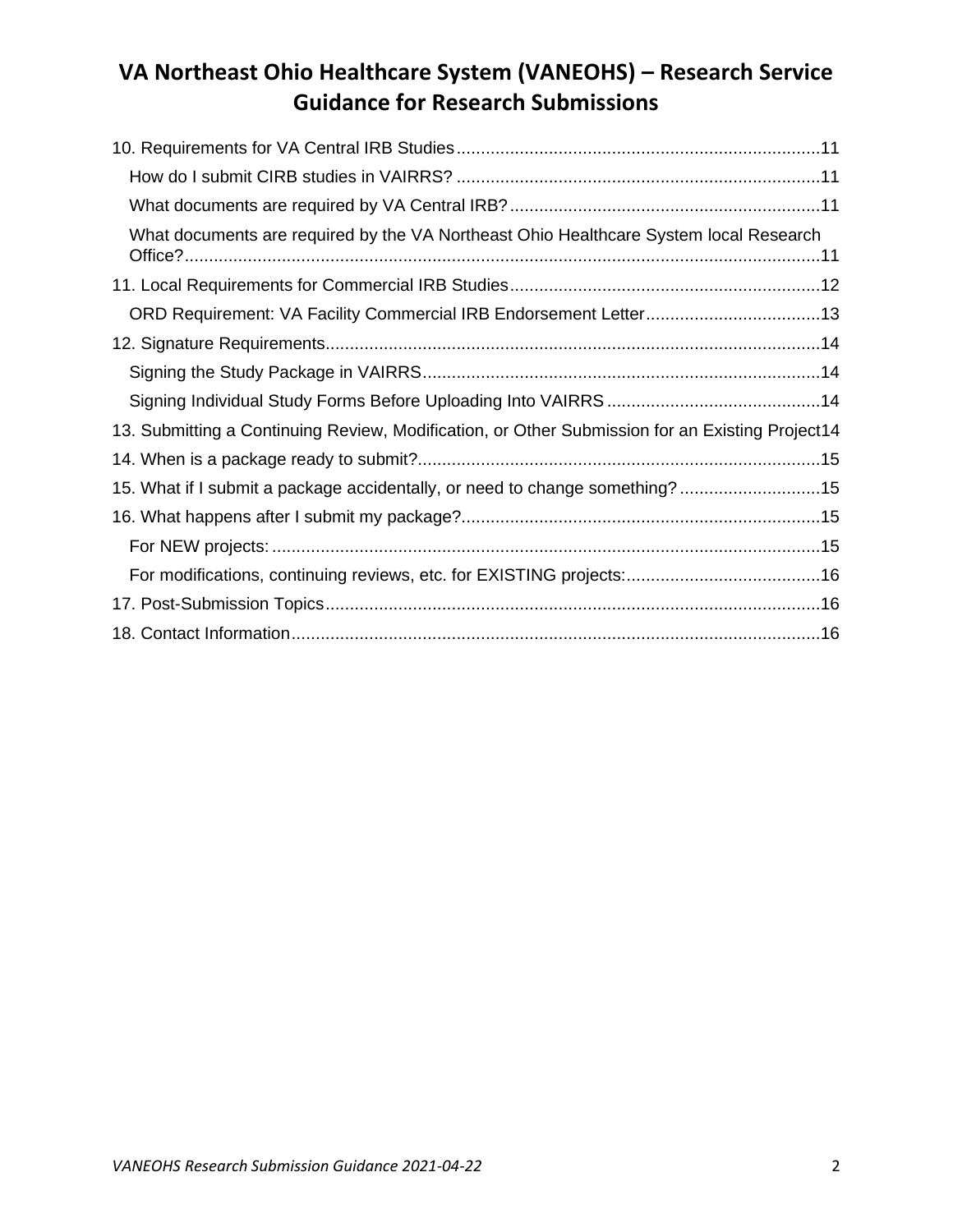## <span id="page-2-0"></span>**1. VA Innovation and Research Review System (VAIRRS) / IRBNet**

The VA Innovation and Research Review System (VAIRRS) is the VA's enterprise version of IRBNet, a web-based software used by administrators, committee members, and researchers for electronic protocol submission/management and review and oversight of research. VAIRRS is currently in a phased implementation at all VA medical centers with research programs.

**All submissions to the IRB, IACUC, SRS and RDC (e.g., new protocols, amendments, continuing reviews, closures) must be submitted electronically via VAIRRS.** E-mail and hard copy submissions will not be accepted.

#### **Accessing VAIRRS**

You can access VAIRRS from virtually any computer by visiting [https://gov.irbnet.org.](https://gov.irbnet.org/) VAIRRS does not require a connection to the VA network.

All users must be registered to access VAIRRS. New users can create an account by clicking on the "Register Now to get started!" link located on the login page. Be sure to select VA Northeast Ohio Healthcare System as your organization when registering.

- ALL Principal Investigators, Co-Investigators, study coordinators/primary contact personnel, and study staff MUST create and activate a VAIRRS account.
- For detailed guidance on how to create a new VAIRRS account, please refer to the New User Registration Training Energizer available at [www.clevelandvaresearch.org](http://www.clevelandvaresearch.org/)

#### **Instructions for Using VAIRRS**

For detailed guidance on using VAIRRS, including downloadable resources with step-by-step instructions, visit [www.clevelandvaresearch.org/vairrs-irbnet](http://www.clevelandvaresearch.org/vairrs-irbnet)

### <span id="page-2-1"></span>**2. Does my project qualify as research?**

**Research** means a systematic investigation, including research development, testing and evaluation, designed to develop or contribute to generalizable knowledge.

A **"systematic investigation"** is an activity that involves a prospective study plan which incorporates data collection, either quantitative or qualitative, and data analysis to answer a study question. Investigations designed to develop or contribute to **generalizable knowledge**  are those designed to draw general conclusions (i.e., knowledge gained from a study may be applied to populations outside of the specific study population), inform policy, or generalize findings.

If you are unsure whether your project constitutes research, please complete a Research vs. Non-Research Operations Evaluation form for a determination. This form can be downloaded from [www.clevelandvaresearch.org/research-submissions](https://www.clevelandvaresearch.org/research-submissions) and must be completed and signed electronically, and then emailed to [Christina.Bennett2@va.gov](mailto:Christina.Bennett2@va.gov)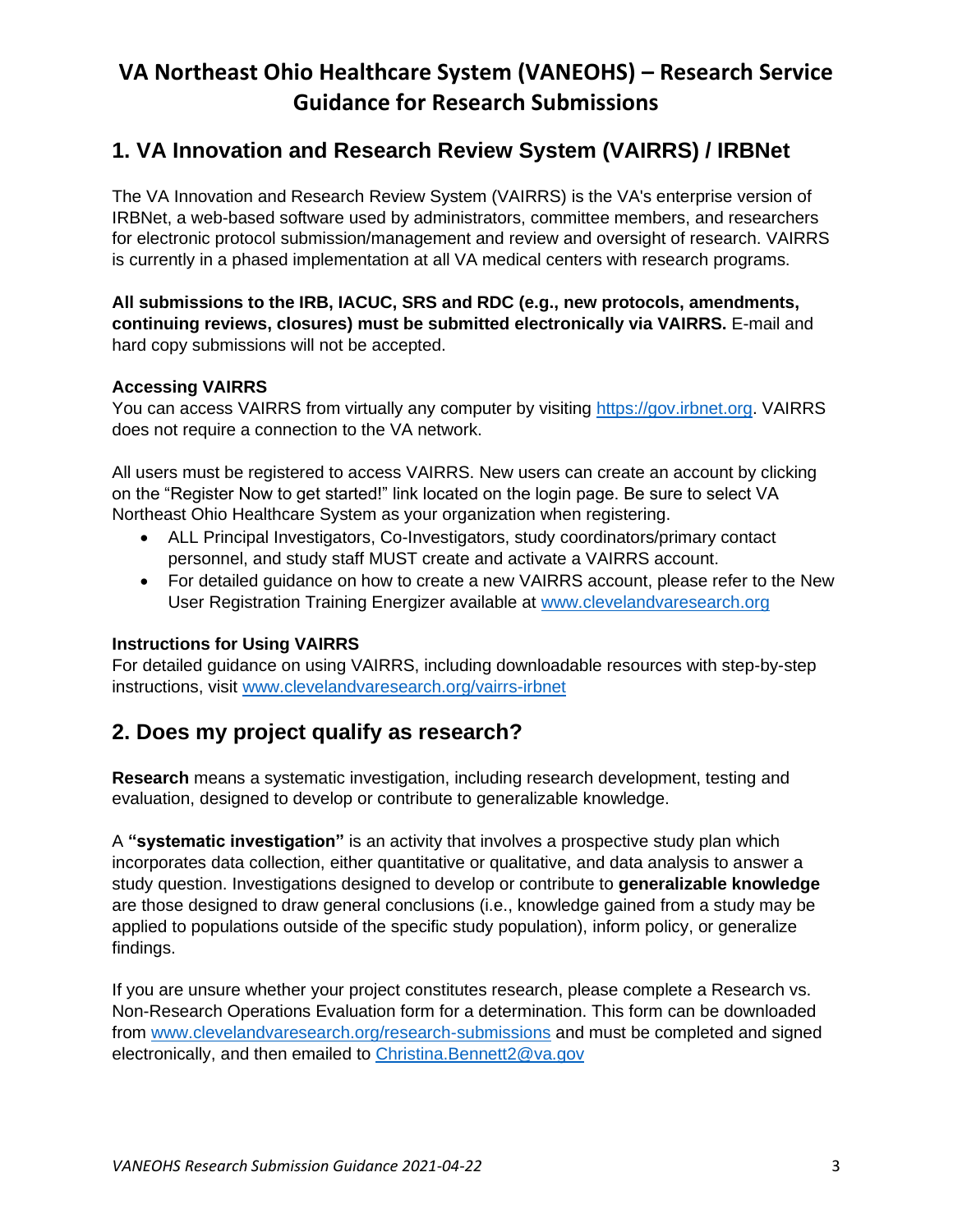## <span id="page-3-0"></span>**3. Study Personnel**

### <span id="page-3-1"></span>**Who should be listed on a study?**

• Anyone participating in the conduct of the research on VA time or that will have access to VA space and/or VA data should be listed on the project.

#### <span id="page-3-2"></span>**What does it mean to be an investigator?**

- Principal Investigator (PI) is an individual who conducts a research investigation, i.e., under whose immediate direction research is conducted, or, in the event of an investigation conducted by a team of individuals, is the responsible leader of that team. The PI oversees scientific, technical, and day-to-day management of the research
- Co-investigator (Co-I) is an individual who, under the direction of the PI, is involved in some or all aspects of the research project, including the: design of the study, conduct of the study, analysis and interpretation of identifiable data, and writing of manuscripts resulting from the project. The investigator must uphold professional and ethical standards and practices, adhere to all applicable Federal requirements, and comply with applicable local policies and procedures.

#### <span id="page-3-3"></span>**Where do I list my study personnel?**

- All research personnel must be listed in the Project Cover Sheet (wizard/smart form) that is required as part of your study package in VAIRRS.
- You must also provide access to the project in VAIRRS for all your research personnel using the "Share this Project" function in the system. See next question below.

#### <span id="page-3-4"></span>**How do I enable my study coordinator/research staff to access the project in VAIRRS?**

- Provide access to all your study personnel by sharing the project with them in VAIRRS. Within your project, click "Share this Project" on the left side of the screen. Step-by-step instructions are available in the VAIRRS Researcher 1 Training Energizer available at [www.clevelandvaresearch.org/vairrs-irbnet](http://www.clevelandvaresearch.org/vairrs-irbnet)
- In order for you to share your project, your study staff will all need to have registered for an account in VAIRRS.
- Grant each team member the level of access that they require (Full, Write, or Readonly). A description of each is available in VAIRRS when sharing the project.
- **Prior to submitting your study for review, be sure all study personnel have a VAIRRS account and have been shared on the study.**

#### <span id="page-3-5"></span>**What if I want to add someone to the study after it has been approved?**

- For human subjects research studies, see the "Checklist for adding individuals to VA approved human subjects research studies" available in the VAIRRS Forms & Templates library
- Typically, adding an investigator requires prospective approval via a modification request. Contact the Research Office to determine how to proceed.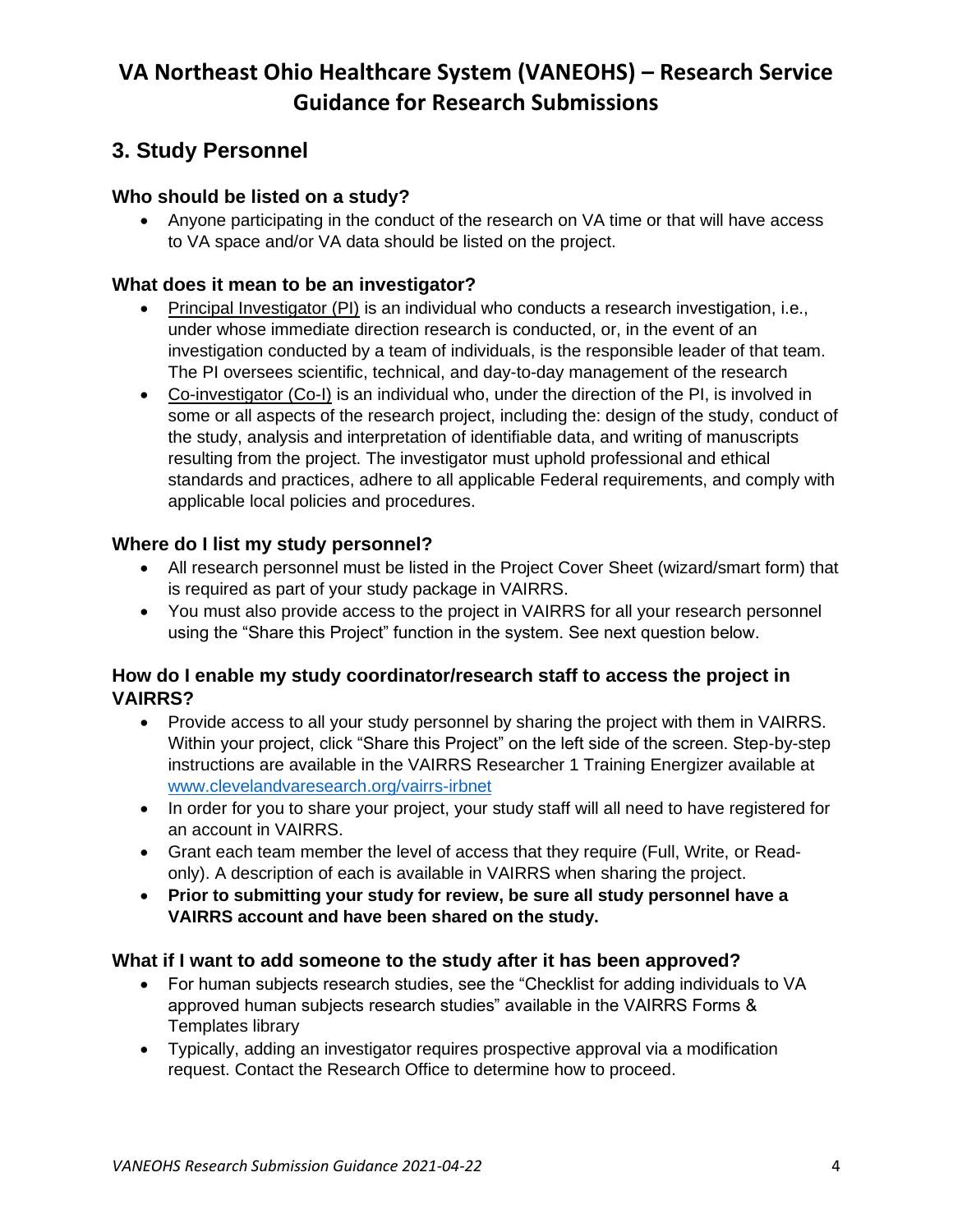### <span id="page-4-0"></span>**4. Principal Investigator Requirements**

- Principal Investigators must have VA paid appointments and cannot be interns, residents, fellows, or other trainees. If you are conducting VA research to fulfill the requirements of an academic program, you will be considered a student/trainee and will not be able to serve as Principal Investigator, even if you are a paid VA employee.
- If you have not previously served as Principal Investigator on a study at VANEOHS, you will need to complete a **New Investigator Packet** (available at [www.clevelandvaresearch.org/research-submissions\)](https://www.clevelandvaresearch.org/research-submissions) and submit to the Research Office prior to submitting your study package. Email this packet to [Christina.Bennett2@va.gov](mailto:Christina.Bennett2@va.gov) – DO NOT upload into VAIRRS.
- All PIs are required to complete the VA Technology Transfer Program TMS training (# 33534) annually. This will be assigned to you by the Research Office.

## <span id="page-4-1"></span>**5. Research Financial Conflict of Interest Statements (FCOI)**

### <span id="page-4-2"></span>**Who needs to submit an FCOI form?**

All investigators (PI, co-investigators, etc.) must submit a Research Financial Conflict of Interest Statement (OGE Form 450 Alt VA) for each study in which they are listed as an investigator. An FCOI is not required for other types of study personnel (e.g., research assistant, lab technician, etc.)

### <span id="page-4-3"></span>**When is a FCOI form required?**

FCOI forms are required (1) for new study submissions, (2) with a modification request if an investigator is being added to a project, and (3) if at any time your conflict of interest status changes. FCOI forms are also typically required at continuing review; consult the guidance from your board of oversight for details.

### <span id="page-4-4"></span>**Where can I get a blank copy of the FCOI?**

The research FCOI form can be downloaded from [www.clevelandvaresearch.org/research](https://www.clevelandvaresearch.org/research-submissions)[submissions](https://www.clevelandvaresearch.org/research-submissions) and should be completed and signed electronically. When completing the form, please note that the Duty Station for Louis Stokes Cleveland VA Medical Center is 541. You can find the duty station ID for other locations here:

https://www.va.gov/directory/guide/rpt\_fac\_list.cfm

### <span id="page-4-5"></span>**How do I submit the FCOI forms?**

FCOI forms must be emailed to [VHACLEresearchFCOI@va.gov](mailto:VHACLEresearchFCOI@va.gov) when you create your submission in VAIRRS. **Per VA Office of Research & Development, FCOI forms MUST NOT be uploaded into VAIRRS.** 

When emailing your FCOI form(s), please be specific in the subject line about the type of submission (e.g., IRB continuing review, IACUC modification, new study, SRS annual review) with which your FCOI form is associated. If you do not specify, processing of your FCOI will be delayed.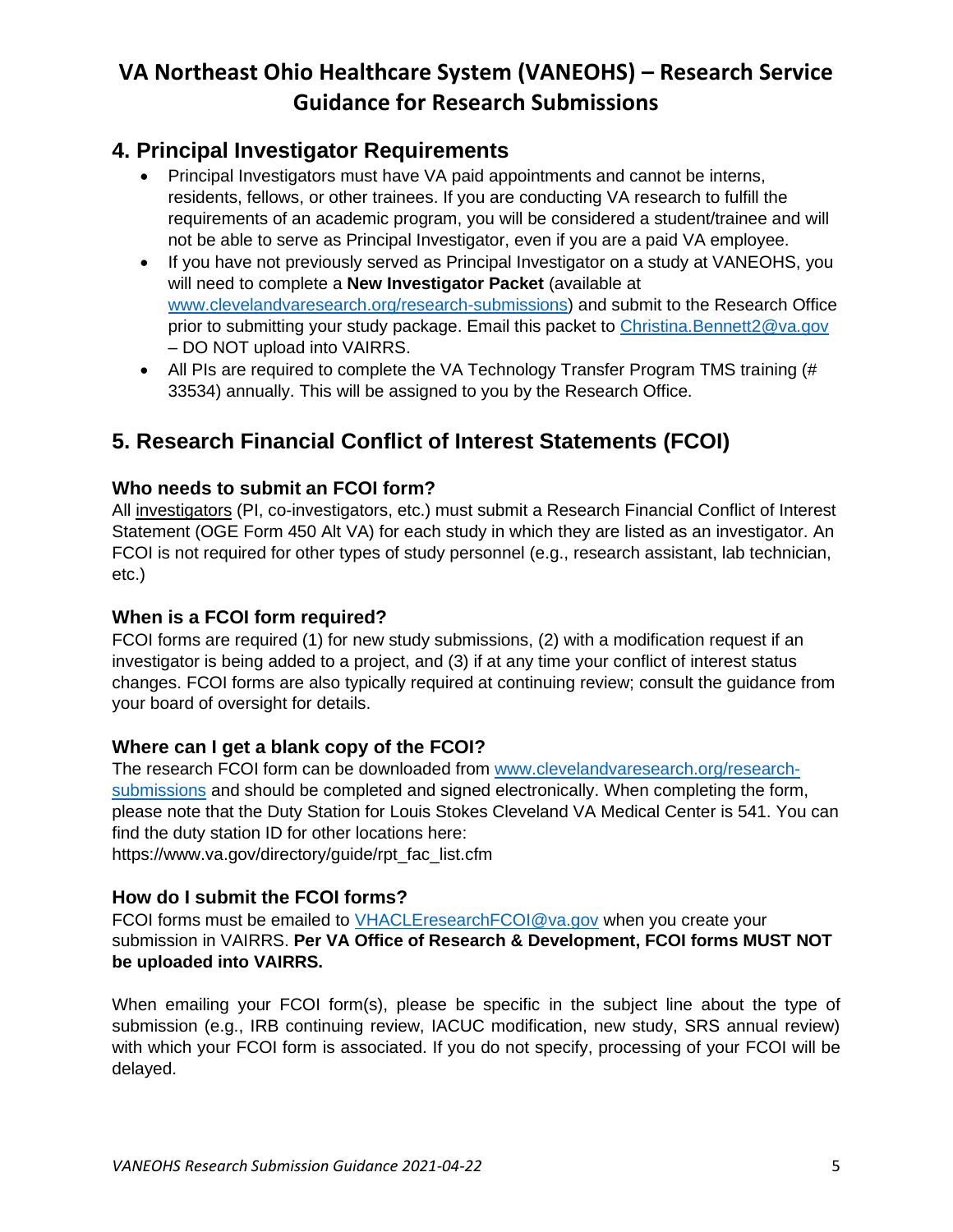### <span id="page-5-0"></span>**6. Training/Credentialing Requirements**

#### <span id="page-5-1"></span>**VA Appointment**

Everyone listed on the study must have a valid VA appointment (paid or Without Compensation, i.e., WOC). Anyone without a VA appointment will need to obtain a Without Compensation appointment. WOC application forms can be found here: <https://www.clevelandvaresearch.org/employee-forms-1>

#### <span id="page-5-2"></span>**Research Scope of Practice**

- Each member of the research team must have a Research Scope of Practice on file with the VANEOHS Research Office.
- The Scope of Practice should cover ALL research activities the individual will conduct across all studies in which they are involved. This document should be updated as needed when roles/responsibilities change.
- The Scope of Practice form can be downloaded from <https://www.clevelandvaresearch.org/employee-forms-1> and should be submitted to [Christina.Raymond2@va.gov](mailto:Christina.Raymond2@va.gov) .
- Once processed by the Research Office, your completed, approved Scope of Practice will be uploaded to your profile in VAIRRS by administrative personnel.

#### <span id="page-5-3"></span>**CV/resume**

All research staff must have a CV/resume on file with the Research Office. This should be uploaded to your User Profile in VAIRRS. For detailed guidance on how to submit a training & credentials record in VAIRRS, see the "New User Registration" training energizer posted in the VAIRRS Resources at [www.clevelandvaresearch.org/vairrs-irbnet](http://www.clevelandvaresearch.org/vairrs-irbnet)

#### <span id="page-5-4"></span>**Human Subjects Research Training (if applicable)**

VA CITI Human Subjects Protection (HSP) Training is required for study personnel conducting human subjects research. See<https://www.clevelandvaresearch.org/training-credentialing-1> Training must be renewed every three years.

#### <span id="page-5-5"></span>**IACUC Training for Animal Research (if applicable)**

Please see <https://www.clevelandvaresearch.org/training-credentialing-1> for details about required training for animal research

### <span id="page-5-6"></span>**Link Training Records to a Submission in VAIRRS**

Your completed training records are visible in your User Profile in VAIRRS. To highlight training records relevant to a specific study submission, you can link those training records to your submission. This will allow administrators and board members/reviewers to easily confirm that all research staff have completed the training required for a given study submission. Training records can be linked in the Designer page when creating a new study. See the VAIRRS Researcher 1 Training Energizer that can be downloaded at [www.clevelandvaresearch.org/vairrs-irbnet](http://www.clevelandvaresearch.org/vairrs-irbnet)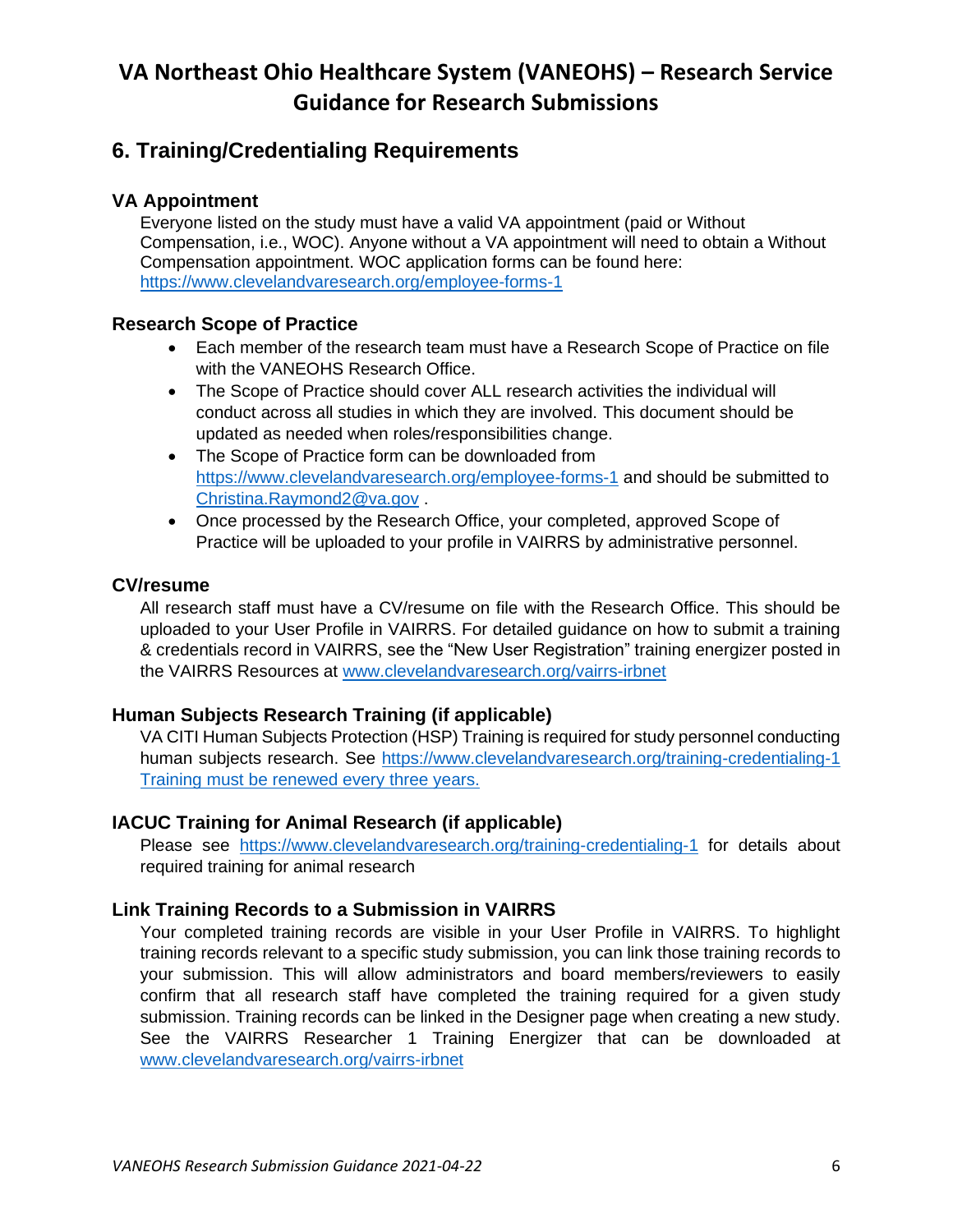## <span id="page-6-0"></span>**7. Radiation Safety Committee Approval**

Research studies involving radiation typically require approval from the Radiation Safety Committee (RSC). Required RSC forms can be downloaded from [www.clevelandvaresearch.org/research-submissions.](https://www.clevelandvaresearch.org/research-submissions) Please contact the Radiation Safety Officer at [Ronald.Leuenberger@va.gov](mailto:Ronald.Leuenberger@va.gov) when you are preparing your study to begin the process. For new studies, submit your RSC application to the Radiation Safety Officer in advance of submitting your study in VAIRRS. You will need to obtain RSC approval and include the RSC approval letter with your new study submission in VAIRRS. If required, RSC approval must be obtained prior to IRB, SRS and RDC review and approval of the study.

## <span id="page-6-1"></span>**8. Pharmacy & Therapeutics (P&T) Committee Approval**

Research studies involving investigational drugs typically require approval from the P&T Committee. Please contact Research Pharmacist Dave Panning at [David.Panning@va.gov](mailto:David.Panning@va.gov) when you are preparing your study to begin the process. If required, P&T approval must be obtained prior to IRB approval of the study.

### <span id="page-6-2"></span>**When do I need a 10-9012 form?**

VA Form 10-9012 is required for each investigational drug where a manufacturer's package insert is not available. The information asked for on the 10-9012 form is similar to what you would find in a package insert, and also provides a listing of all authorized prescribers for investigational drugs in the study and a designated contact person for questions.

### <span id="page-6-3"></span>**How do I know if a drug is considered "investigational"?**

Any chemical or biological compound being studied in a clinical investigation could be considered an investigational drug (or "study drug") – even an approved drug being studied for approved use. The interpretation depends on the parameters of the study. To avoid compliance issues, it's best to contact Research Pharmacist Dave Panning at [David.Panning@va.gov](mailto:David.Panning@va.gov) to find out if the drugs in your study are investigational or not.

### <span id="page-6-4"></span>**I have an investigational drug in my study. Now what do I do?**

All studies involving investigational drugs must be approved by the Pharmacy and Therapeutics (P&T) Committee. Send your study protocol and Pharmacy Impact Form to the research pharmacist and the study will then be presented to the P&T Committee for review. The research pharmacist will provide you with pharmacy fee estimates that must be agreed to in advance of the P&T Committee review.

### <span id="page-6-5"></span>**Do I have to pay for my investigational drugs?**

All investigational drugs or supplies that are being used under an IND must be provided or paid for by the study sponsor. If your investigational drug is not under an IND, then you may or may not have to supply or pay for the drug – the research pharmacist will help you with this determination. Regardless of who pays for the drug itself, all investigational drug prescriptions must be dispensed through the research pharmacy and will be subject to pharmacy fees.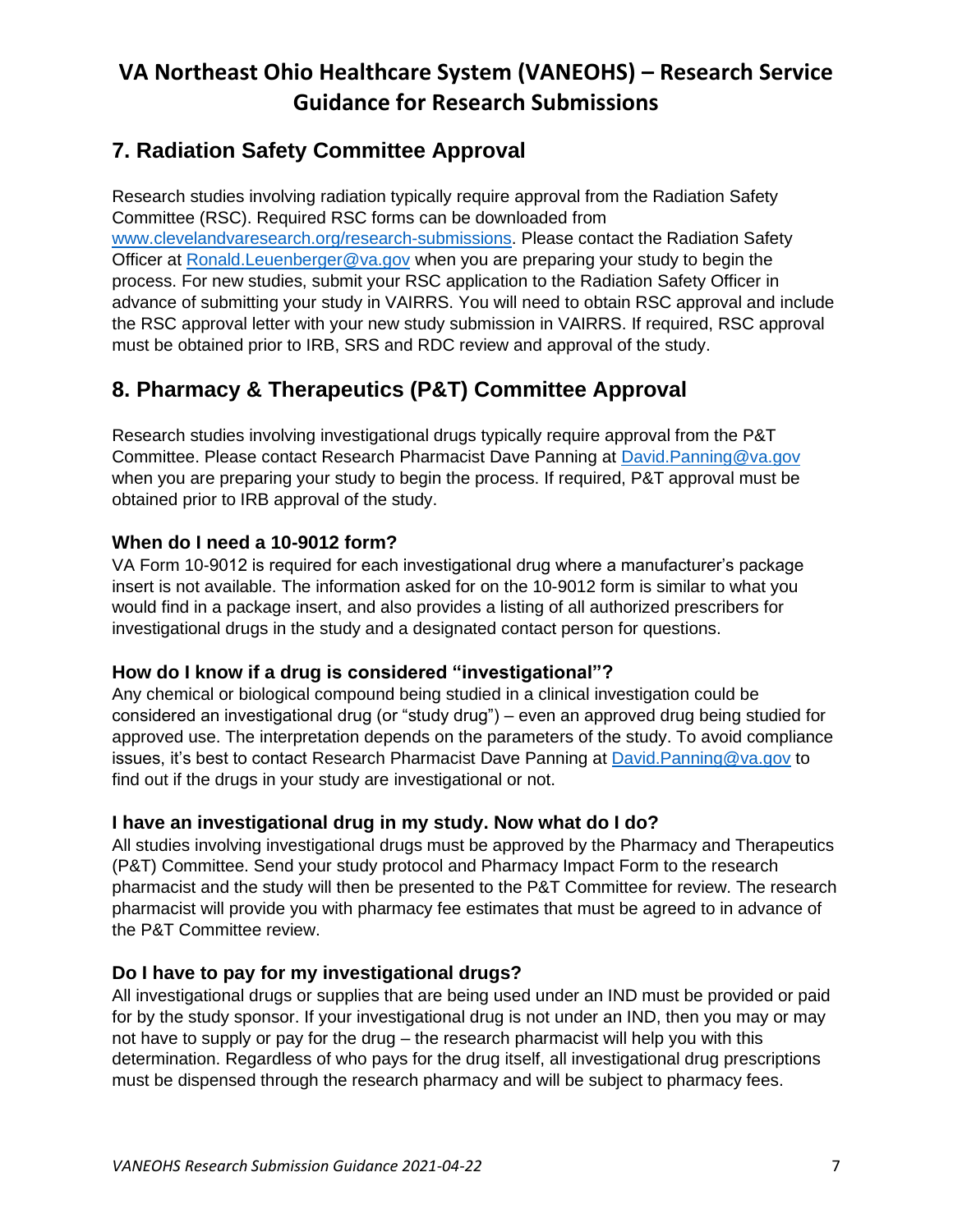### <span id="page-7-0"></span>**How does an investigational drug study work?**

All investigational drugs are required to be managed by the research pharmacy. They must be delivered to the research pharmacy for receipt, storage, dispensing, and any further disposition. The research pharmacist will work with you to get a special entry for your study into the VA drug file and will let you know what other documents may be required. When a subject is ready to be prescribed an investigational drug, only the authorized prescribers designated by the study may write for it. If it's the subject's first time receiving a drug in the study, the research pharmacist must see their signed informed consent before being able to dispense the drug. The pharmacist will let you know about any other necessary requirements.

### <span id="page-7-1"></span>**9. Study Forms/Documents Required for New Studies**

#### <span id="page-7-2"></span>**Where can I find blank copies of the forms to complete?**

Blank copies of forms must be downloaded from the VAIRRS "Forms and Templates" page. You can also download blank forms from the project "Designer" page when you are in the process of creating a new study.

When preparing a new study, always download blank forms and templates directly from VAIRRS to ensure you are using the most current version of the forms. Do not use old copies of forms you have saved on your computer.

#### **IF SUBMITTING TO A COMMERCIAL IRB OR VA CENTRAL IRB, PLEASE SEE THOSE SECTIONS BELOW FOR SPECIFIC REQUIREMENTS.**

#### <span id="page-7-3"></span>**Smart Forms/Wizards**

VA Office of Research & Development has created two required smart forms to be used in VAIRRS (listed below). The smart forms are completed within VAIRRS by selecting "Add a Wizard" in the project Designer. **\*\*These forms will indicate if additional requirements/forms should be submitted with your project. Be sure to complete the forms below first.\*\***

| Form Name              | When Applicable         | <b>Description</b>                                            |
|------------------------|-------------------------|---------------------------------------------------------------|
| <b>Project Cover</b>   | <b>Required for all</b> | Collects project-level information                            |
| <b>Sheet</b>           | projects                | (personnel, funding, etc.)                                    |
| <b>IRB Information</b> |                         | <b>Required for all exempt</b>   Provides details about human |
| <b>Sheet</b>           | and non-exempt          | subjects research procedures.                                 |
|                        | human subjects          | Required when using the local                                 |
|                        | research                | VANEOHS IRB, VA Central IRB, or                               |
|                        |                         | an external IRB (e.g., WIRB,                                  |
|                        |                         | Advarra, NCI CIRB).                                           |

NOTE: The above smart forms must be kept up to date throughout the life of your project. If there are changes to your project (e.g., modification, etc.), you will need to update your Project Cover Sheet and IRB Information Sheet as applicable. You can do this in subsequent packages by adding a wizard in VAIRRS (in the Designer) and selecting "Clone an existing wizard." This will allow you to copy your current smart form and make changes as needed.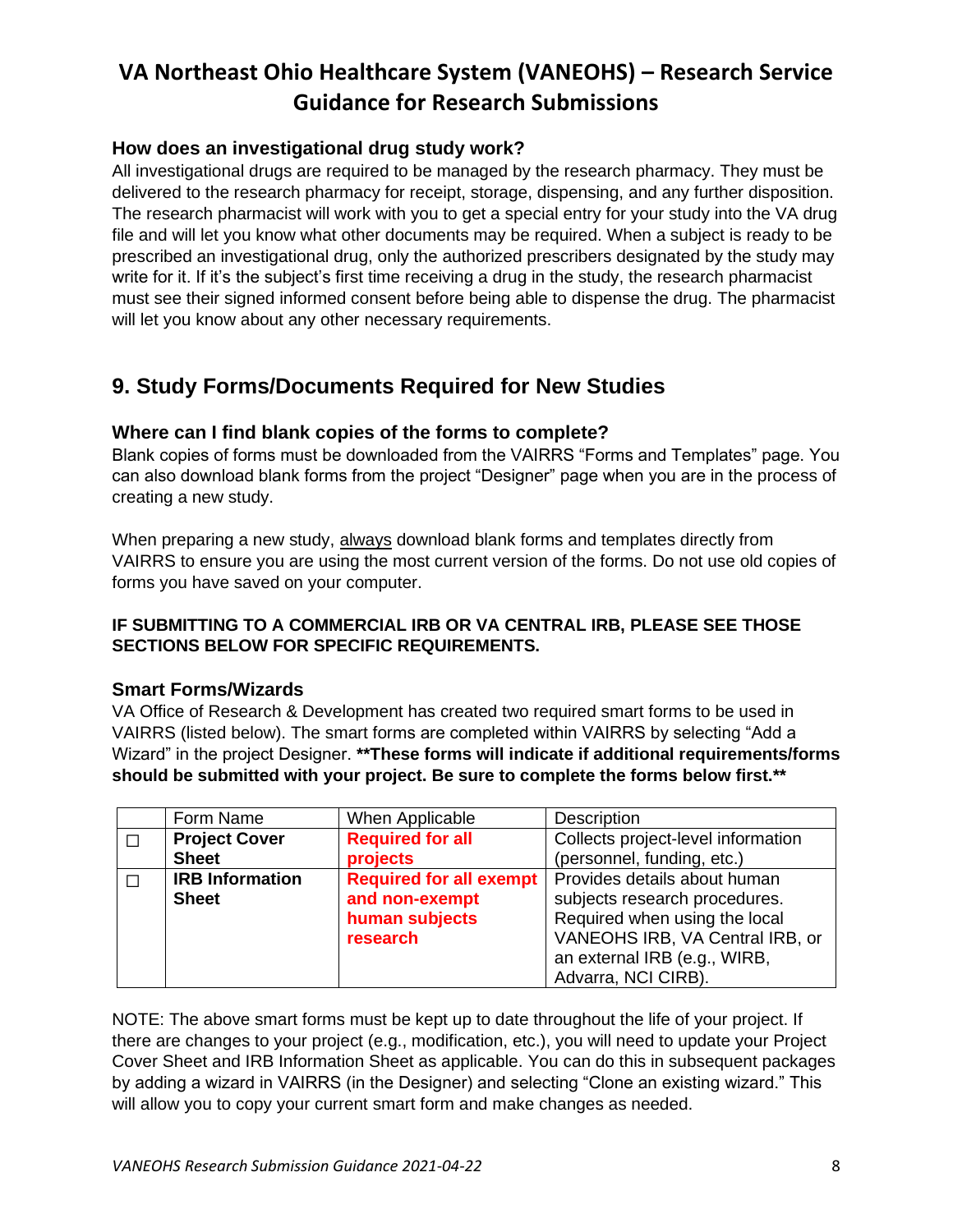#### <span id="page-8-0"></span>**Other Forms/Documents**

Please see the table below for information about various study forms and when they would be required. These forms should be downloaded as blank copies, completed, and then uploaded/attached to your study package in VAIRRS.

|                   | Form Name                       | When Applicable         | Description                                   |
|-------------------|---------------------------------|-------------------------|-----------------------------------------------|
| $\Box$            | <b>Data Management and</b>      | <b>Required for all</b> | Provides plan for public disclosure           |
|                   | <b>Access Plan (DMAP)</b>       | projects                | of datasets after publication of              |
|                   |                                 |                         | results                                       |
| $\Box$            | <b>ERDSP (Enterprise</b>        | <b>Required for all</b> | Provides information on data                  |
|                   | <b>Research Data Security</b>   | projects                | security.                                     |
|                   | Plan)                           |                         | Local ISSO for VANEOHS                        |
|                   |                                 |                         | Research is Robert Hall at                    |
|                   |                                 |                         | Robert.Hall7@va.gov                           |
| $\Box$            | <b>SRSS 10-0398 (use SRSS</b>   | <b>Required for all</b> | Provides information about hazards            |
|                   | <b>RPSS - Fillable Version)</b> | projects                | to research personnel. Contact                |
|                   |                                 |                         | John.Schaffer@va.gov with                     |
|                   |                                 |                         | questions.                                    |
| □                 | <b>SRS Local Appendix for</b>   | <b>Required for all</b> | Provides information about hazards            |
|                   | <b>VA Form 10-0398</b>          | projects                | to research personnel. Contact                |
|                   |                                 |                         | John.Schaffer@va.gov with                     |
|                   |                                 |                         | questions.                                    |
| $\Box$            | <b>Grant Application</b>        | <b>Required for</b>     | Submit a copy of your complete                |
|                   |                                 | grant funded            | grant application                             |
|                   |                                 | <b>studies</b>          |                                               |
| $\vert \ \ \vert$ | <b>Budget</b>                   | <b>Required for all</b> | No required template, but budget              |
|                   |                                 |                         |                                               |
|                   |                                 | <b>funded studies</b>   | should explain how research costs             |
|                   |                                 |                         | will be covered. For example, if              |
|                   |                                 |                         | applicable: research staff, supplies,         |
|                   |                                 |                         | participant stipends and/or facility          |
|                   |                                 |                         | lab fees or pharmacy fees. If your            |
|                   |                                 |                         | grant application or subaward                 |
|                   |                                 |                         | includes your budget, you can                 |
|                   |                                 |                         | submit that instead.                          |
| $\Box$            | <b>IBC rDNA questionnaire</b>   | For studies             | For review by the Case Western                |
|                   |                                 | involving               | <b>Reserve University (CWRU)</b>              |
|                   |                                 | recombinant or          | <b>Institutional Biosafety Committee</b>      |
|                   |                                 | synthetic nucleic       | (IBC). Contact Research Safety                |
|                   |                                 | acid molecules          | Coordinator John.Schaffer@va.gov              |
|                   |                                 |                         | for submission instructions.                  |
| $\mathsf{L}$      | Protocol                        | Required for all        | Describes research procedures for             |
|                   |                                 | Human Subjects          | human studies. Use provided                   |
|                   |                                 | Research                | template. If there is a sponsor               |
|                   |                                 |                         | protocol, submit that in addition to          |
|                   |                                 |                         | completing the required protocol<br>template. |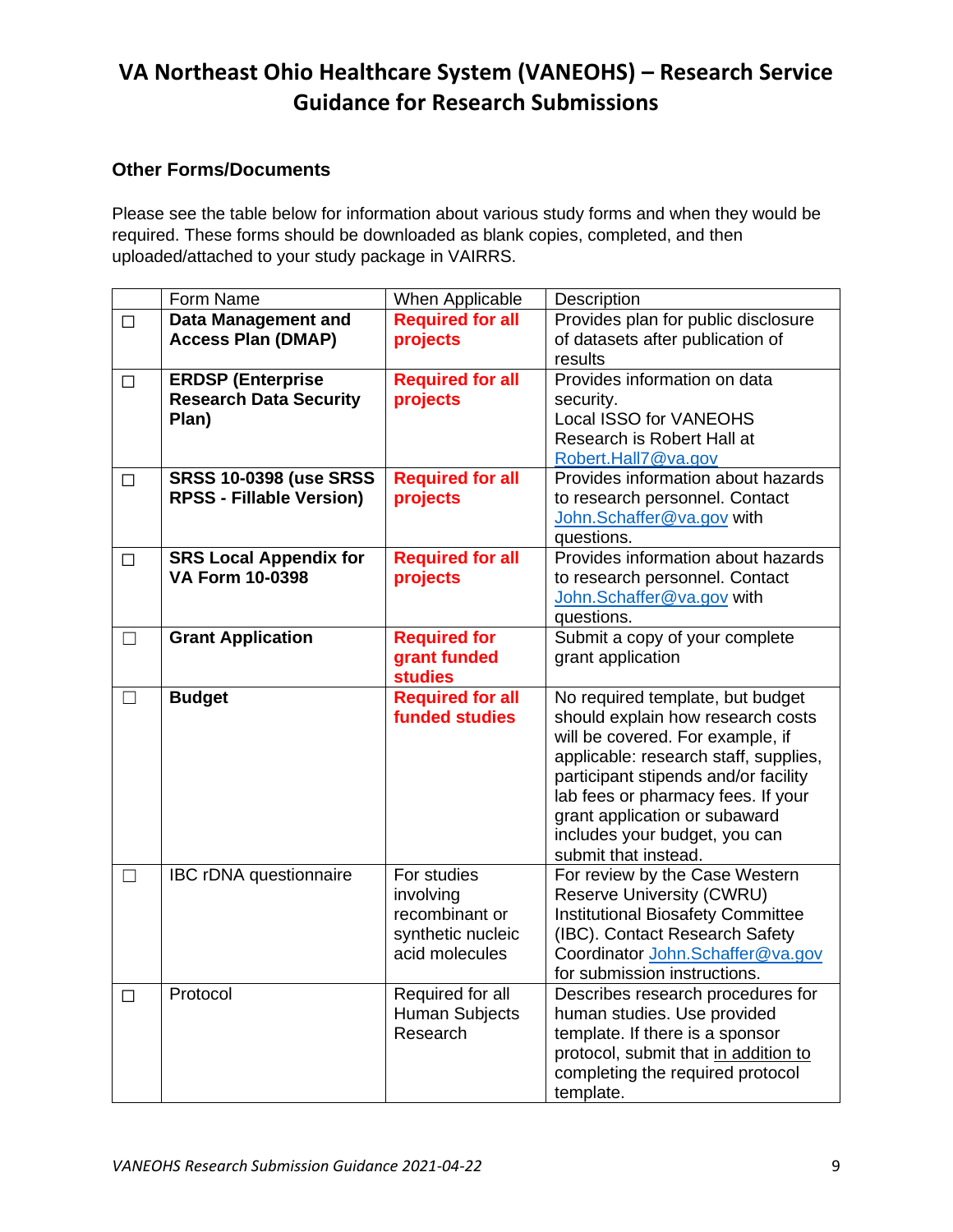| $\Box$ | VA 10-250                                                                   | Required for all<br><b>Human Subjects</b>       | Privacy Officer review form.<br>Researcher completes only page 1.                                                                                                  |
|--------|-----------------------------------------------------------------------------|-------------------------------------------------|--------------------------------------------------------------------------------------------------------------------------------------------------------------------|
|        |                                                                             | Research                                        |                                                                                                                                                                    |
| $\Box$ | 3.5A - RDC Non-Veteran<br>Application                                       | Human Subjects<br>Research                      | For research studies involving non-<br>Veterans, including family members,<br>caregivers, and pregnant partners of<br>research subjects.                           |
| $\Box$ | 2.0A - Determinations<br>Request                                            | <b>Exempt Human</b><br>Subjects Research        | If your study meets criteria for an<br>exempt determination (see form)                                                                                             |
| $\Box$ | 7.2A - Combined ICF and<br><b>HIPAA Authorization</b>                       | Non-Exempt<br><b>Human Subjects</b><br>Research | For requesting written informed<br>consent and authorization from<br>human subjects                                                                                |
| $\Box$ | 7.3A - ICF Template                                                         | Non-Exempt<br><b>Human Subjects</b><br>Research | For requesting written informed<br>consent only when a separate<br>HIPAA authorization document will<br>be used                                                    |
| $\Box$ | <b>HIPAA Authorization</b><br>(VA Form 10-0493)<br>standalone               | Human Subjects<br>Research                      | Separate HIPAA Authorization used<br>in certain scenarios; contact IRB<br>Office if uncertain.                                                                     |
| $\Box$ | <b>Oral Consent Script/</b><br>Letter/Information Sheet<br>Guidance         | <b>Human Subjects</b><br>Research               | When informed consent will be<br>obtained but a written signature is<br>not                                                                                        |
| $\Box$ | 7.1A - Request for Waiver<br>or Alteration of IC                            | Non-Exempt<br><b>Human Subjects</b><br>Research | Request to waive requirement for<br>obtaining informed consent                                                                                                     |
| $\Box$ | 7.0A - Request for Waiver<br>of Documentation of<br><b>Informed Consent</b> | Non-Exempt<br>Human Subjects<br>Research        | Request to waive requirement for<br>documenting written/signed<br>informed consent. Typically required<br>when using a consent script.                             |
| $\Box$ | 2.1 - Request for Waiver of<br><b>HIPAA Authorization</b>                   | Human Subjects<br>Research                      | Request for access to PHI for<br>research without subjects' written<br>authorization                                                                               |
| $\Box$ | 3.2A Service Impact Form                                                    | Human Subjects<br>Research                      | If your study requires institutional<br>support from hospital services.<br>Identify activities but leave costs<br>blank.                                           |
| $\Box$ | 3.1A Pharmacy Impact<br>Form                                                | <b>Drug Studies</b>                             | Submit the copy that has been<br>signed/approved by Pharmacy.                                                                                                      |
| $\Box$ | VA Form 10-9012 -<br><b>Investigational Drug Form</b>                       | <b>Drug Studies</b>                             | Investigational Drug Form. Must be<br>completed for each drug being<br>evaluated in a research study where<br>a manufacturer's package insert is<br>not available. |
| $\Box$ | <b>Radiation Safety</b><br><b>Committee Approval</b>                        | Studies Involving<br>Radiation                  | <b>Contact Radiation Safety Officer</b><br>Ronald.Leuenberger@va.gov with<br>questions.                                                                            |
| $\Box$ | <b>Peer Review Summary</b><br>Statement                                     | If peer-reviewed                                | Official scientific peer review<br>statement from your funding agency                                                                                              |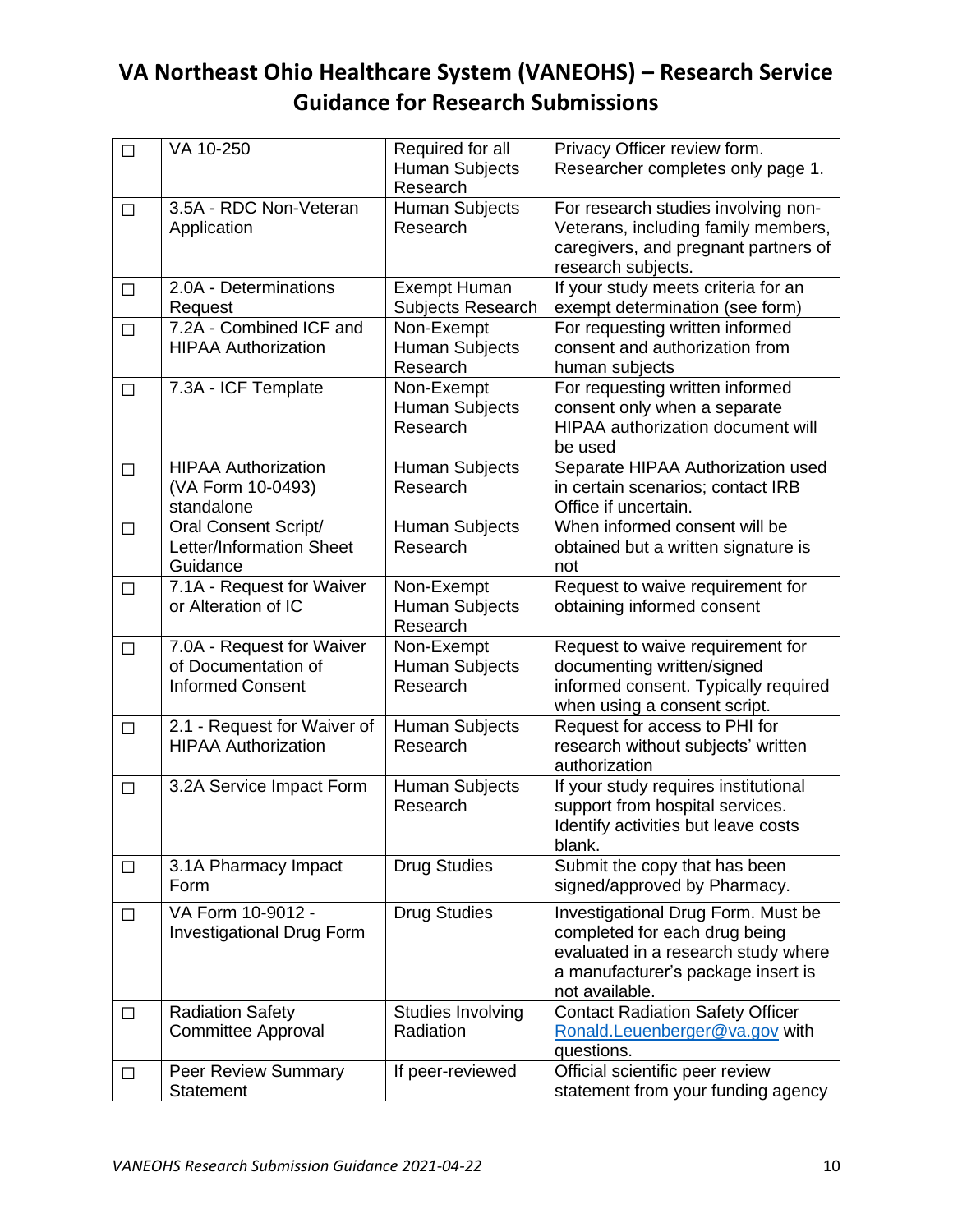| Questionnaires,<br>Informational Sheet,<br><b>Recruitment Materials,</b><br><b>Sponsor Documents</b> | <b>Human Subjects</b><br>Research   | All other materials that will be<br>presented to research subjects, and<br>any other relevant materials, as<br>applicable                                                               |
|------------------------------------------------------------------------------------------------------|-------------------------------------|-----------------------------------------------------------------------------------------------------------------------------------------------------------------------------------------|
| <b>IACUC ACORP and</b><br>associated appendices                                                      | Required for all<br>Animal Research | The Animal Component of Research<br>Protocol (ACORP) is a national VA<br>form required for all animal studies.<br><b>Contact IACUC Coordinator</b><br>Karen.Day2@va.gov with questions. |

## <span id="page-10-0"></span>**10. Requirements for VA Central IRB Studies**

Human subjects research studies that are approved by the VA Central IRB must also be approved by each local VA facility at which they are to be conducted. Effective March 15, 2021, all submissions for VA Central IRB must be submitted through VAIRRS/IRBNet.

#### **VA CIRB IS WORKING TO ESTABLISH A PROCESS FOR SUBMISSIONS IN VAIRRS. PRIOR TO PREPARING A CIRB NEW STUDY IN VAIRRS, CONTACT VANEOHS RDC COORDINATOR [Christina.Bennett2@va.gov](mailto:Christina.Bennett2@va.gov) FOR GUIDANCE.**

#### <span id="page-10-1"></span>**How do I submit a new study application to CIRB in VAIRRS?**

Please note that all **new study applications** for VA CIRB must be submitted in IRBNet to **your local research office ONLY** in order to initiate both the local and CIRB study review process. The **local research office** will submit to CIRB. Please include the note "CIRB IRB Review" as a reminder to them. After initial study approval, all CIRB submissions (e.g., adverse events, continuing review, amendments, etc.) should be submitted in IRBNet **directly to the Central IRB**.

### <span id="page-10-2"></span>**What documents are required by VA Central IRB?**

CIRB guidance documents and form templates are available from the Forms and Templates page in VAIRRS, by selecting the library for "VA Central IRB Administration - Documents for Researchers." Please use the CIRB guidance regarding what forms are required by CIRB.

#### <span id="page-10-3"></span>**What documents are required by the VA Northeast Ohio Healthcare System local Research Office?**

You must submit locally required documents for SRS and RDC review. The checklist below outlines which local forms should be included. Please see Section 9 above for detailed descriptions of each form.

|                                                                                       | <b>Required (for local Research Office)</b>       |  |  |
|---------------------------------------------------------------------------------------|---------------------------------------------------|--|--|
|                                                                                       | Data Management and Access Plan (DMAP)            |  |  |
|                                                                                       | SRSS 10-0398 (Research Protocol Safety<br>Survey) |  |  |
|                                                                                       | SRS Local Appendix for VA Form 10-0398            |  |  |
| $\ell$ . In the contract of the contract of the contract of the contract of $\Lambda$ |                                                   |  |  |

(table continued on next page)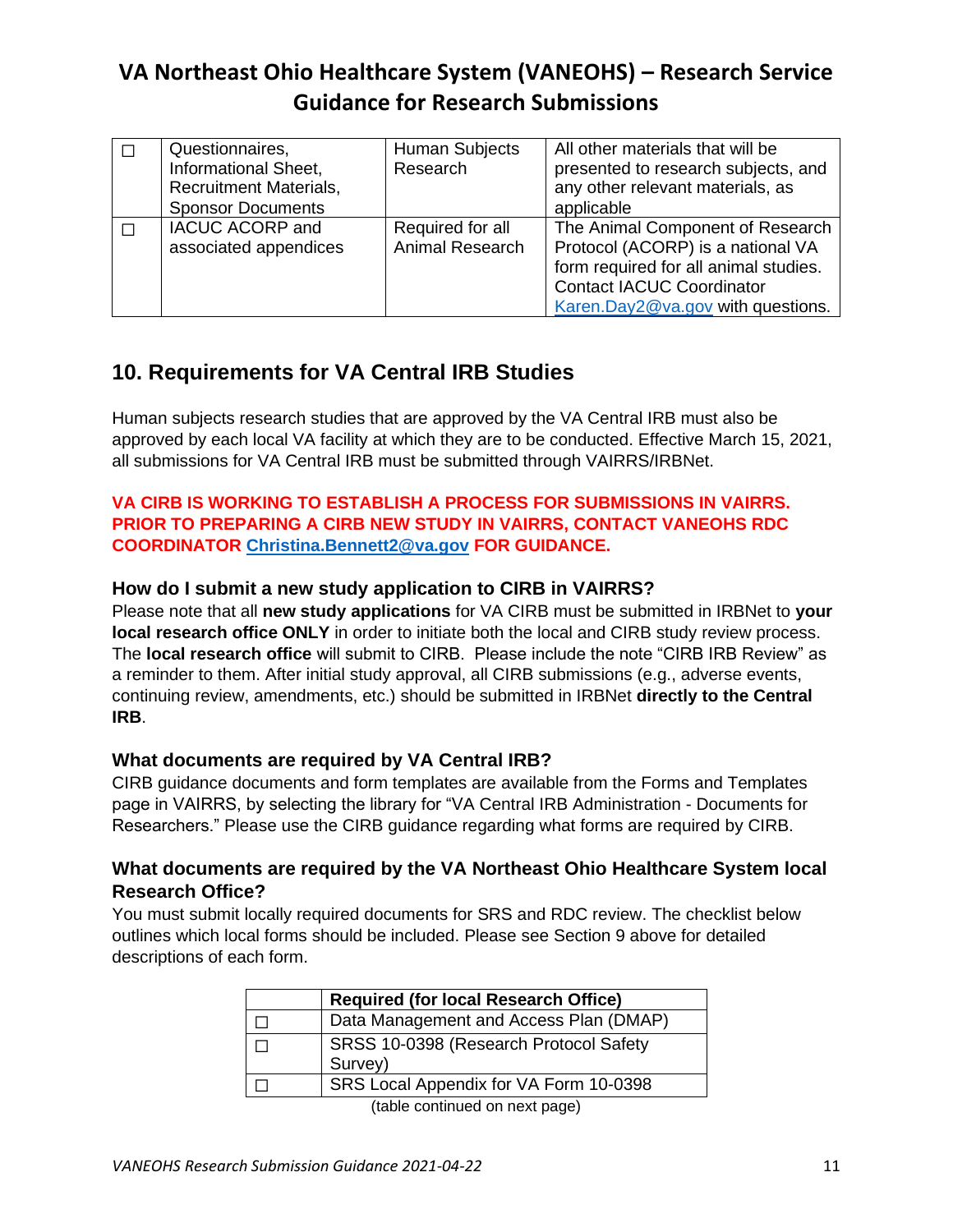|        | If Applicable (for local Research Office)   |
|--------|---------------------------------------------|
|        | <b>Grant Application</b>                    |
|        | <b>Budget</b>                               |
|        | <b>Peer Review Summary Statement</b>        |
|        | IBC rDNA questionnaire                      |
| П      | 3.5A - RDC Non-Veteran Application          |
| $\Box$ | 3.2A Service Impact Form                    |
|        | 3.1A Pharmacy Impact Form (approved)        |
|        | VA Form 10-9012 - Investigational Drug Form |
|        | <b>Radiation Safety Committee Approval</b>  |

## <span id="page-11-0"></span>**11. Local Requirements for Commercial IRB Studies**

VHA Directive 1200.05 (Paragraph 5.f(8)(a) was amended on March 3, 2020 permitting VA Facilities to use commercial IRBs for cooperative (multi-site) research activities as approved by ORD. Only commercial IRBs vetted and approved by ORD can be used by VA Facilities in which ORD has executed an agreement with the commercial IRB(s).

VA Northeast Ohio Healthcare System currently has reliance agreements to use the following VA ORD-approved commercial IRBs for cooperative (multi-site) non-exempt human subjects research:

- 1. Advarra
- 2. WCG IRB (formerly WIRB)

Local SOPs for the use of these commercial IRBs can be found at [https://www.clevelandvaresearch.org/research-sops.](https://www.clevelandvaresearch.org/research-sops) Please review the SOPs carefully; they include a list of investigator responsibilities.

The cost of using a commercial IRB is typically covered by the study sponsor. Neither the VA nor the VA NPC (e.g., Cleveland VA Medical Research & Education Foundation) may contract directly for IRB review services.

Human subjects research studies that are overseen by a VA ORD-approved commercial IRB must also be approved by each local VA facility at which they are to be conducted. Investigators must submit a new study package for review and approval by the VANEOHS SRS (if applicable) and R&D Committee.

There are a few differences in the local requirements for new studies that are using the VA Central IRB. The checklist below outlines which forms should be included in your local submission (to VANEOHS) for a new VA Central IRB study. Please see Section E above for detailed descriptions of each form. **Your study must first be submitted to VANEOHS and receive preliminary PO/ISSO reviews prior to being submitted to the commercial IRB.**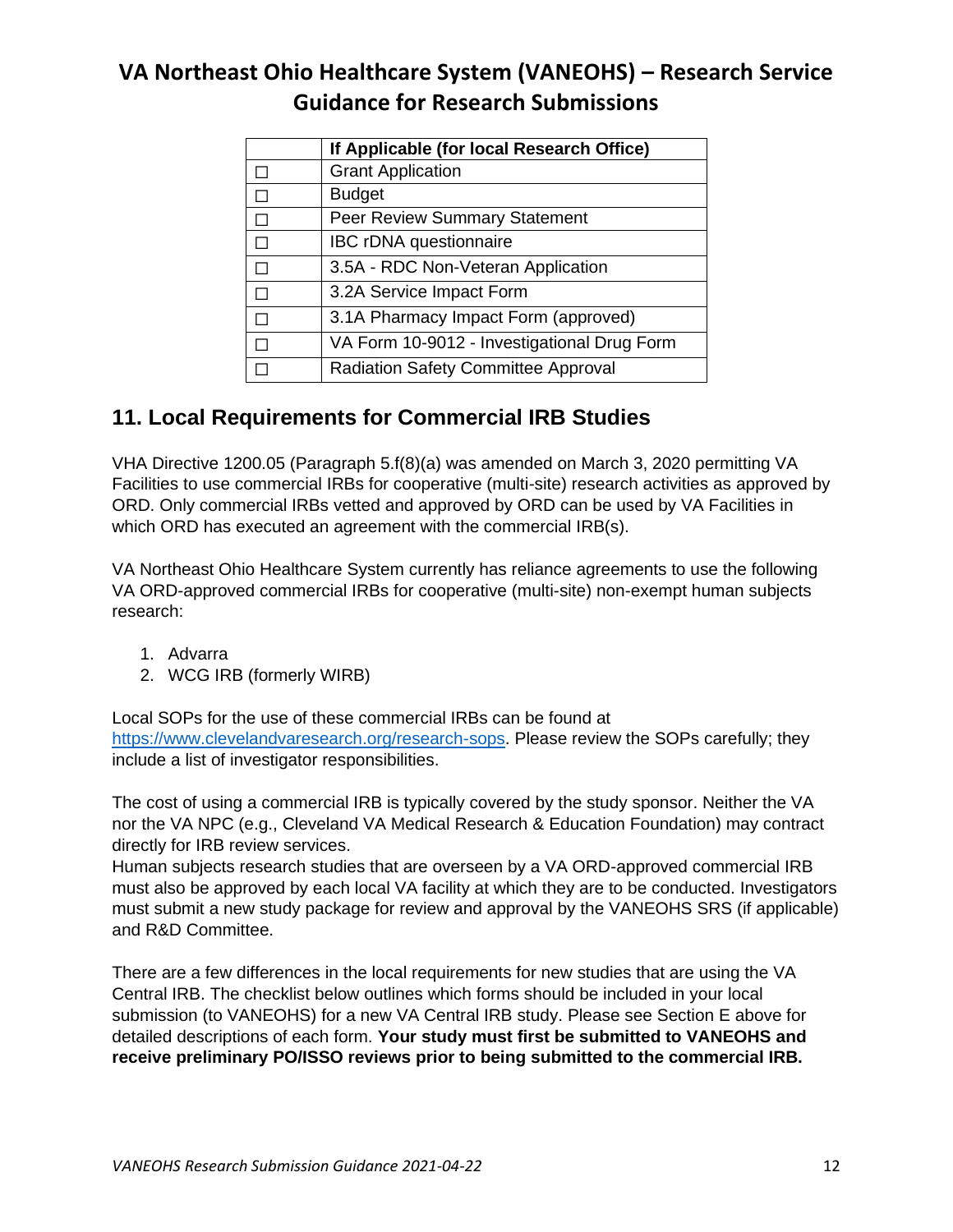| <b>Required</b>                                 |
|-------------------------------------------------|
| <b>Project Cover Sheet</b>                      |
| <b>IRB Information Sheet</b>                    |
| Data Management and Access Plan (DMAP)          |
| <b>ERDSP (Enterprise Research Data Security</b> |
| Plan)                                           |
| SRSS 10-0398 (Research Protocol Safety          |
| Survey)                                         |
| SRS Local Appendix for VA Form 10-0398          |
| Protocol Reviewed by Commercial IRB             |
| VA 10-250                                       |

| If Applicable                               |  |
|---------------------------------------------|--|
| <b>Grant Application</b>                    |  |
| <b>Budget</b>                               |  |
| <b>Peer Review Summary Statement</b>        |  |
| <b>IBC rDNA questionnaire</b>               |  |
| 3.5A - RDC Non-Veteran Application          |  |
| 3.2A Service Impact Form                    |  |
| 3.1A Pharmacy Impact Form (approved)        |  |
| VA Form 10-9012 - Investigational Drug Form |  |
| <b>Radiation Safety Committee Approval</b>  |  |

### <span id="page-12-0"></span>**ORD Requirement: VA Facility Commercial IRB Endorsement Letter**

As of May 11, 2020, any research study submitted by a VA Investigator to a commercial IRB approved by ORD must include the following letter: "VA Facility Commercial IRB Endorsement Letter." The purpose of the letter is to ensure that the VA Facility is aware that the VA Investigator is submitting a cooperative study to the ORD-approved commercial IRB and confirmed that neither the VA nor the VA NPC is contracting directly for the IRB review services provided by the commercial IRB. The commercial IRBs have requested this institutional documentation as part of standard processing of investigator applications.

The "VA Facility Endorsement Letter" must be signed by one of the following:

- the Associate Chief of Staff for Research and Development (ACOS/R&D),
- Administrative Officer for Research & Development (AO/R&/D), or
- the VA Facility's Liaison for the commercial IRB

The VA Principal Investigator is not authorized to sign the VA Facility Commercial IRB Endorsement Letter. This letter must be included with the VA Investigator's study application materials to the commercial IRB. **Any VA study application submitted without the signed VA Facility Commercial IRB Endorsement letter will not be processed by the applicable commercial IRB.**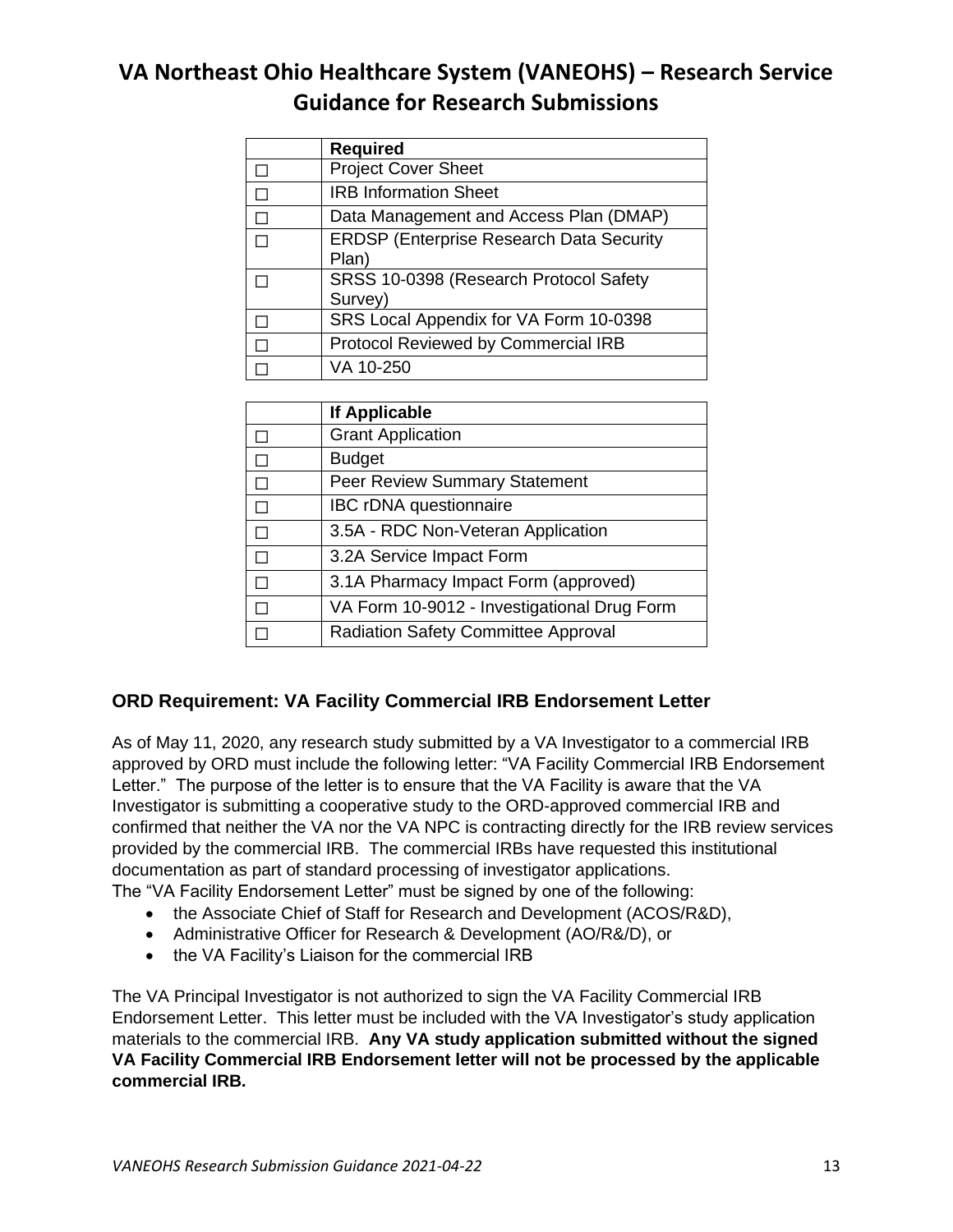The [ORD VA Facility Commercial IRB Endorsement Letter](https://www.research.va.gov/programs/orppe/VA-Facility-Endorsement-Letter-Template-for-Commercial-IRB-Submission.pdf) template is available for download on the ORD website at [\(https://www.research.va.gov/programs/orppe/single\\_irb.cfm\)](https://www.research.va.gov/programs/orppe/single_irb.cfm). VA Facilities are encouraged to check the ORD website for frequent updates to information, instructions and templates.

**Preliminary reviews from the Privacy Officer (PO) and Information System Security Officer (ISSO) reviews must be completed prior to submission of the research project to the commercial IRB for review.** This is a requirement before the above-mentioned endorsement letter can be signed.

## <span id="page-13-0"></span>**12. Signature Requirements**

### <span id="page-13-1"></span>**Signing the Study Package in VAIRRS**

- Packages must be electronically signed by the Principal Investigator before they are submitted. The "Designee" signature mode is not accepted (i.e., someone else cannot sign on behalf of the PI.)
- To sign a package, open the project in VAIRRS and click "Sign this Package" on the left side of the screen. Step-by-step instructions are available at [www.clevelandvaresearch.org/vairrs-irbnet](http://www.clevelandvaresearch.org/vairrs-irbnet)

### <span id="page-13-2"></span>**Signing Individual Study Forms Before Uploading Into VAIRRS**

Some forms that you will submit as part of your package have a signature field on the form itself, typically requiring PI signature. If an electronic signature box, simply click the box and you will be prompted to enter your VA PIV credentials. Otherwise, follow the instructions below to stamp any document with an official VA signature.

Instructions for adding digital signature to a document using Adobe:

- 1. When you are ready to sign the document, if it is not already a PDF, save as a PDF.
- 2. Open the PDF. If using Adobe Reader: In the right panel, click the wrench for "More Tools." Click the icon that says "Certificates."
- 3. If using Adobe Acrobat DC (full program): In the righthand menu, click the search bar (Search tools) and search for "Digitally Sign"
- 4. At the top of the page, click "Digitally Sign" and follow the prompts to add your signature and save the document. NOTE: Your PIV card must be in the computer to add your digital signature to the document.

## <span id="page-13-3"></span>**13. Submitting a Continuing Review, Modification, or Other Submission for an Existing Project**

If you need to submit a continuing review, modification, or other submission (e.g., adverse event, DSMB report, closure, etc.) for an existing project, you need to create a new package within the existing project. **DO NOT create a new project**.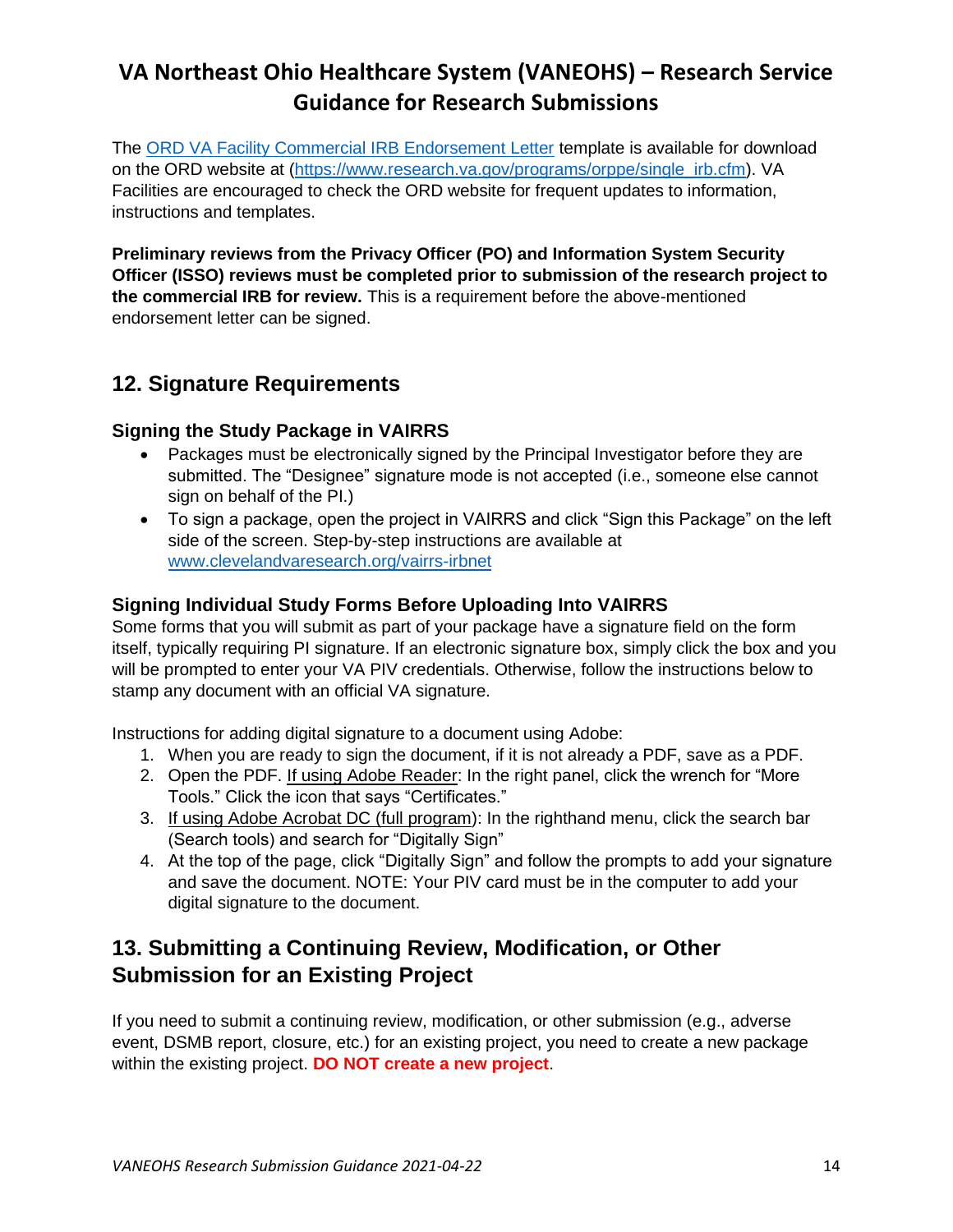For detailed guidance on how to create a new package in VAIRRS, please refer to the Researcher Energizer 2 which provides step-by-step instructions on this process. Training Energizers can be found in the "Resources" section at [https://www.clevelandvaresearch.org/vairrs-irbnet.](https://www.clevelandvaresearch.org/vairrs-irbnet)

All projects that were approved at VANEOHS prior to the implementation of VAIRRS have been entered into the system so that you may submit any required actions in VAIRRS moving forward. If you do not yet have access to your existing studies in VAIRRS, please contact the Research Office at [VHACLEVAIRRS@va.gov](mailto:VHACLEVAIRRS@va.gov) so we can transfer ownership of your project(s) to you.

## <span id="page-14-0"></span>**14. When is a package ready to submit?**

- 1. PI meets requirements for who can be Principal Investigator
- 2. Conflict of Interest statements for all investigators have been emailed to [VHACLEresearchFCOI@va.gov](mailto:VHACLEresearchFCOI@va.gov)
- 3. Training/Credentialing requirements completed/up to date for all study personnel
- 4. Have contacted Radiation Safety Committee and/or Pharmacy (P&T) Committee to obtain approvals, if applicable
- 5. All required documents completed and included in your study package in VAIRRS
- 6. All study personnel have been shared/given access to the study in VAIRRS
- 7. PI has signed the package

NOTE: If you submit an incomplete package, it will be returned to you and will substantially delay your approval.

## <span id="page-14-1"></span>**15. What if I submit a package accidentally, or need to change something?**

Contact the Research Office immediately by emailing [VHACLEVAIRRS@va.gov](mailto:VHACLEVAIRRS@va.gov)

## <span id="page-14-2"></span>**16. What happens after I submit my package?**

When you submit your study, your submission is locked and sent to the Research Office for review. Once submitted, you can no longer delete or revise your package. The Research Office will be automatically notified of the new submission by VAIRRS.

### <span id="page-14-3"></span>**For NEW projects:**

- 1. R&D staff conduct administrative review to ensure package is complete and basic requirements met
- 2. If the proposal did not undergo peer-review by the funding agency (e.g., in the case of unfunded or industry-funded research), or the peer review summary statement (e.g., from NIH, DoD, etc.) was not submitted with the study package, an RDC member may conduct a review to ensure scientific merit